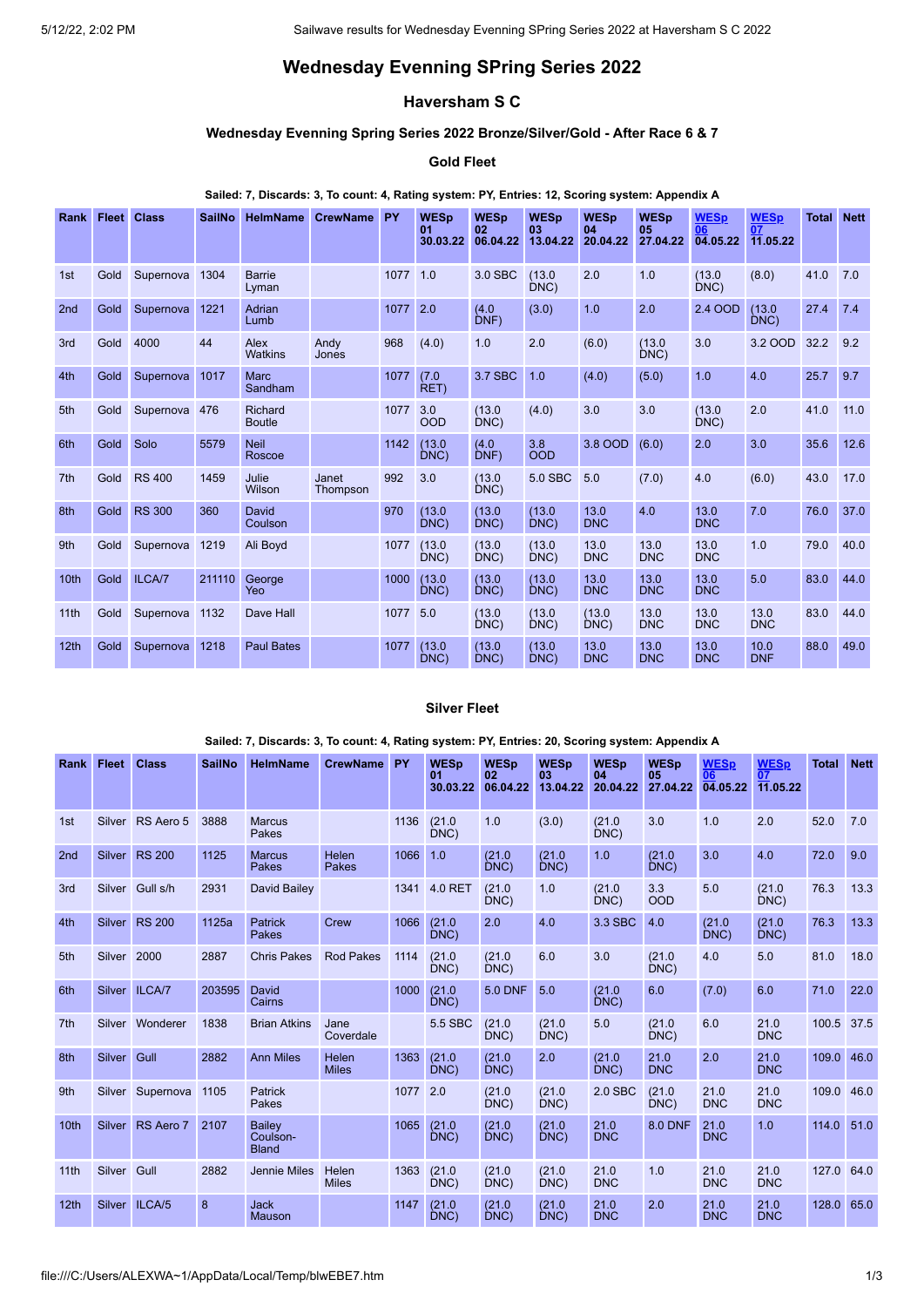5/12/22, 2:02 PM Sailwave results for Wednesday Evenning SPring Series 2022 at Haversham S C 2022

| Rank             | Fleet         | <b>Class</b>       | <b>SailNo</b> | <b>HelmName</b>          | <b>CrewName</b>       | <b>PY</b> | <b>WESp</b><br>0 <sub>1</sub><br>30.03.22 | <b>WESp</b><br>02<br>06.04.22 | <b>WESp</b><br>03<br>13.04.22 | <b>WESp</b><br>04<br>20.04.22 | <b>WESp</b><br>05<br>27.04.22 | <b>WESp</b><br>06<br>04.05.22 | <b>WESp</b><br>07<br>11.05.22 | <b>Total</b> | <b>Nett</b> |
|------------------|---------------|--------------------|---------------|--------------------------|-----------------------|-----------|-------------------------------------------|-------------------------------|-------------------------------|-------------------------------|-------------------------------|-------------------------------|-------------------------------|--------------|-------------|
| 13 <sub>th</sub> | <b>Silver</b> | Wanderer           | 1037          | Richard                  | Carolyn               | 1193      | (21.0)<br>DNC)                            | (21.0)<br>DNC)                | (21.0)<br>DNC)                | 2.0                           | 21.0<br><b>DNC</b>            | 21.0<br><b>DNC</b>            | 21.0<br><b>DNC</b>            | 128.0        | 65.0        |
| 14th             | Silver Gull   |                    | 2882a         | <b>Helen Miles</b>       | <b>Ann Miles</b>      | 1363      | (21.0)<br>DNC)                            | (21.0)<br>DNC)                | (21.0)<br>DNC)                | 21.0<br><b>DNC</b>            | 21.0<br><b>DNC</b>            | 21.0<br><b>DNC</b>            | 3.0                           | 129.0        | 66.0        |
| 15th             | Silver Gull   |                    | 2869          | Gill<br>Thompsonm        | Helen<br><b>Miles</b> | 1363      | (21.0)<br>DNC)                            | (21.0)<br>DNC)                | (21.0)<br>DNC)                | 4.0                           | 21.0<br><b>DNC</b>            | 21.0<br><b>DNC</b>            | 21.0<br><b>DNC</b>            | 130.0        | 67.0        |
| 16th             | Silver        | Supernova          | 1007          | <b>Steve Swain</b>       |                       | 1077      | 4.0<br><b>OOD</b>                         | (21.0)<br>DNC)                | (21.0)<br>DNC)                | (21.0)<br>DNC)                | 21.0<br><b>DNC</b>            | 21.0<br><b>DNC</b>            | 21.0<br><b>DNC</b>            | 130.0        | 67.0        |
| 17th             | Silver Gull   |                    | 2859          | <b>Chris Pakes</b>       | <b>Rod Pakes</b>      | 1363      | (21.0)<br>DNC)                            | (21.0)<br>DNC)                | (21.0)<br>DNC)                | 21.0<br><b>DNC</b>            | 5.0                           | 21.0<br><b>DNC</b>            | 21.0<br><b>DNC</b>            | 131.0        | 68.0        |
| 18th             | Silver        | Supernova          |               | Lawrence<br><b>Hills</b> |                       | 1077      | (21.0)<br>DNC)                            | 5.0<br><b>OOD</b>             | (21.0)<br>DNC)                | (21.0)<br>DNC)                | 21.0<br><b>DNC</b>            | 21.0<br><b>DNC</b>            | 21.0<br><b>DNC</b>            | 131.0        | 68.0        |
| 18 <sub>th</sub> | <b>Silver</b> | Phantum<br>Classic |               | <b>Matt Trinder</b>      |                       | 1047      | (21.0)<br>DNC)                            | 5.0 DNF                       | (21.0)<br>DNC)                | (21.0)<br>DNC)                | 21.0<br><b>DNC</b>            | 21.0<br><b>DNC</b>            | 21.0<br><b>DNC</b>            | 131.0        | 68.0        |
| 20th             | Silver        | Supernova          | 528           | David Green              |                       | 1077      | (21.0)<br>DNC)                            | (21.0)<br>DNC)                | (21.0)<br>DNC)                | 21.0<br><b>DNC</b>            | 21.0<br><b>DNC</b>            | <b>9.0 DNF</b>                | 21.0<br><b>DNC</b>            | 135.0        | 72.0        |

## **Bronze Fleet**

#### **Sailed: 1, Discards: 0, To count: 1, Rating system: PY, Entries: 1, Scoring system: Appendix A**

| Rank Fleet |  | Class SailNo HelmName                 | CrewName PY | WESp 06 Total Nett<br>04.05.22 |                  |
|------------|--|---------------------------------------|-------------|--------------------------------|------------------|
| 1st        |  | Bronze ILCA/7 166285 Rebecca Grindley |             | 1000 2.0 DNF 2.0               | $\overline{2.0}$ |

New Club Handicaps for some 3 sail boats.

See Club Website for new PY figures.

## **WESp 06 - Gold Fleet - 04.05.22**

#### **Start: Start 1, Finishes: Place**

<span id="page-1-0"></span>

| Rank           |      | <b>Fleet Class</b> | <b>SailNo</b> | <b>HelmName</b>     | <b>CrewName</b>    | PY   |            |   | Elapsed Laps Corrected BCE |         | <b>BCR</b>   | <b>Points</b> |
|----------------|------|--------------------|---------------|---------------------|--------------------|------|------------|---|----------------------------|---------|--------------|---------------|
|                | Gold | Supernova          | 1017          | Marc Sandham        |                    | 1077 | 54.46      |   | 0.50.51                    | 0.00.00 | 1077         | 1.0           |
| $\overline{2}$ | Gold | <b>Solo</b>        | 5579          | <b>Neil Roscoe</b>  |                    |      | 1142 49.49 | 6 | 0.50.54                    | 0.00.02 | 1142.933 2.0 |               |
| $\mathbf{3}$   | Gold | Supernova          | 1221          | Adrian Lumb         |                    |      | 1077 OOD   |   |                            |         |              | 2.4           |
| $\overline{4}$ | Gold | 4000               | 44            | <b>Alex Watkins</b> | <b>Andy Jones</b>  | 968  | 50.27      |   | 0.52.07                    | 0.01.14 | 992.112      | 3.0           |
| -5             | Gold | <b>RS 400</b>      | 1459          | Julie Wilson        | Janet Thompson 992 |      | 51.34      | 6 | 1.00.39                    | 0.08.20 | 1183.083 4.0 |               |

## **WESp 07 - Gold Fleet - 11.05.22**

# **Start: Start 1, Finishes: Place**

<span id="page-1-1"></span>

| <b>Rank</b>    |      | <b>Fleet Class</b> | <b>SailNo</b> | <b>HelmName</b>       | <b>CrewName</b>   | <b>PY</b> | <b>Elapsed</b> | <b>Laps</b> | <b>Corrected</b> | <b>BCE</b> | <b>BCR</b>   | <b>Points</b> |
|----------------|------|--------------------|---------------|-----------------------|-------------------|-----------|----------------|-------------|------------------|------------|--------------|---------------|
| -1             | Gold | Supernova          | 1219          | Ali Boyd              |                   | 1077      | 58.44          | 6           | 0.54.32          | 0.00.00    | 1077         | 1.0           |
| $\overline{2}$ | Gold | Supernova          | 476           | <b>Richard Boutle</b> |                   | 1077      | 50.36          | 5           | 0.56.23          | 0.01.39    | 1113.43      | 2.0           |
| 3              | Gold | Solo               | 5579          | <b>Neil Roscoe</b>    |                   | 1142      | 54.14          | 5           | 0.56.59          | 0.02.20    | 1193.38      | 3.0           |
| $\overline{4}$ | Gold | 4000               | 44            | <b>Alex Watkins</b>   | <b>Andy Jones</b> | 968       | <b>OOD</b>     |             |                  |            |              | 3.2           |
| 5              | Gold | Supernova          | 1017          | Marc Sandham          |                   | 1077      | 51.45          | 5           | 0.57.40          | 0.02.48    | 1138.735     | 4.0           |
| 6              | Gold | ILCA/7             | 211110        | George Yeo            |                   | 1000      | 54.13          | 5           | 1.05.04          | 0.08.46    | 1193.013     | 5.0           |
| $\overline{7}$ | Gold | <b>RS 400</b>      | 1459          | Julie Wilson          | Janet Thompson    | 992       | 58.45          | 5           | 1.11.04          | 0.13.40    | 1292.767     | 6.0           |
| 8              | Gold | <b>RS 300</b>      | 360           | David Coulson         |                   | 970       | 59.06          | 5           | 1.13.07          | 0.15.01    | 1300.468     | 7.0           |
| 9              | Gold | Supernova          | 1304          | <b>Barrie Lyman</b>   |                   | 1077      | 54.54          | 3           | 1.41.57          | 0.25.32    | 2013.415 8.0 |               |
| 10             | Gold | Supernova          | 1218          | <b>Paul Bates</b>     |                   | 1077      | <b>DNF</b>     |             |                  |            |              | 10.0          |

## **WESp 06 - Silver Fleet - 04.05.22**

## **Start: Start 1, Finishes: Place**

<span id="page-1-2"></span>

| <b>Rank Fleet Class</b> |                       | <b>SailNo</b> | <b>HelmName</b>     | <b>CrewName</b>    | PY   |            |    | Elapsed Laps Corrected BCE |              | <b>BCR</b>           | <b>Points</b> |
|-------------------------|-----------------------|---------------|---------------------|--------------------|------|------------|----|----------------------------|--------------|----------------------|---------------|
|                         | Silver RS Aero 5 3888 |               | <b>Marcus Pakes</b> |                    |      | 1136 51.45 |    | 0.45.33                    | 0.00.00 1136 |                      |               |
| Silver                  | Gull                  | 2882          | <b>Ann Miles</b>    | <b>Helen Miles</b> | 1363 | 53.54      | -5 | 0.47.27                    |              | 0.02.09 1419.835 2.0 |               |